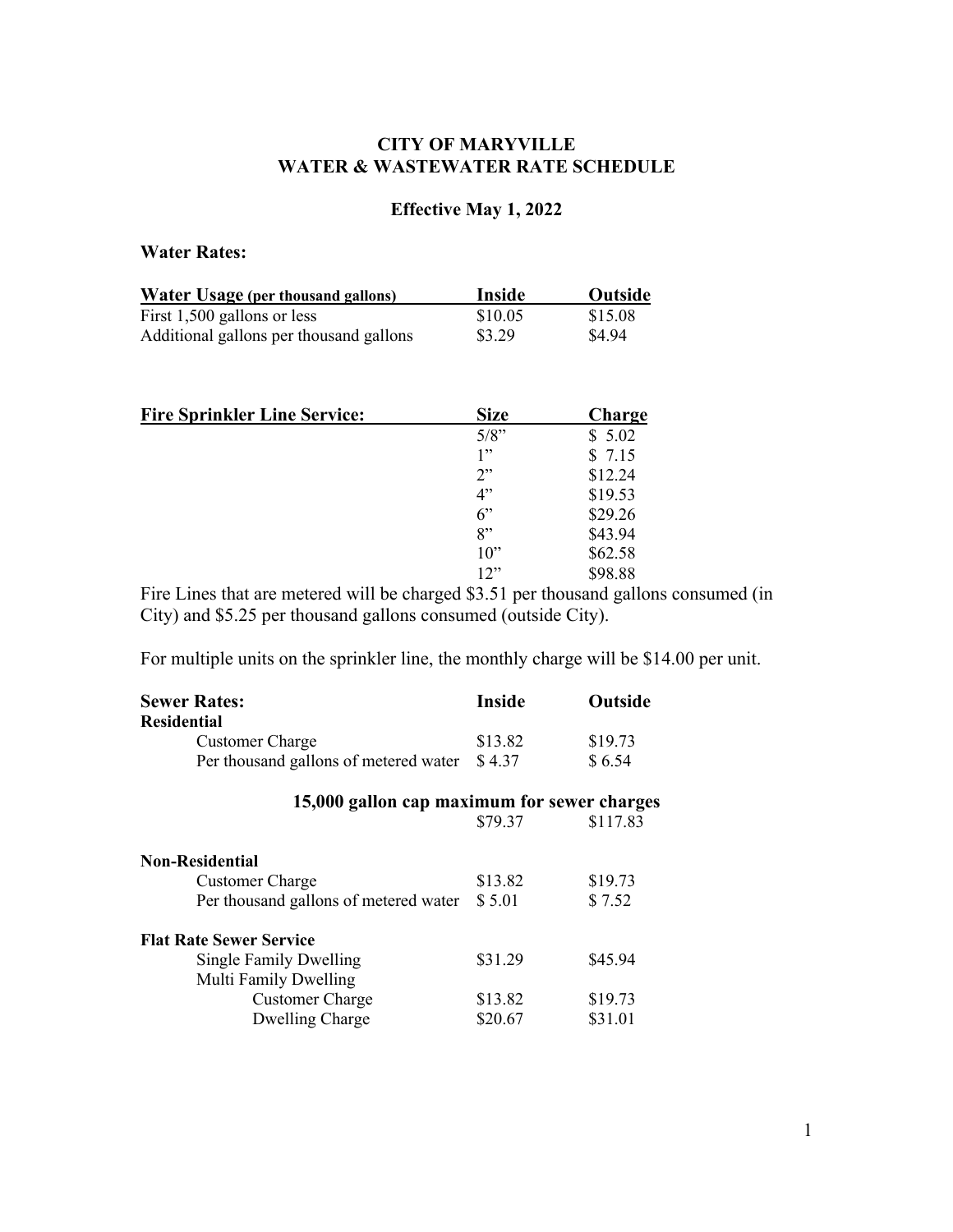### **Tap Fees Water:**

|      | <b>Service Line and Meter Set</b> | <b>Mainline Tap</b> |
|------|-----------------------------------|---------------------|
| 5/8" | \$545                             | N/A                 |
| 1"   | \$975                             | N/A                 |
| יי?  | \$4,200                           | \$2,100             |

Above 2" fee based on estimate from the Water and Sewer Department (WSD). Payment due prior to installation.

Non-standard water meter surcharge is \$1,000 in addition to above Service Line and Meter Set fee.

Tie-Ins and Fire Line Taps  $(6", 8", 10", 12")$  \$3,150

Water Inspection Fee- \$32 (Replacement Line Only. Inspection of new hookup included in tap fee.)

### **Sewer:**

| <b>Residential &amp; Non-residential</b> |  |           |
|------------------------------------------|--|-----------|
| City Installed                           |  | \$ 879    |
| <b>Customer Exposed</b>                  |  | \$148     |
| Sewer Line Extension                     |  | (At cost) |

Sewer Line Extension surcharge within Westwood \$3,272

Sewer Inspection Fee- \$32 (Replacement Line Only. Inspection of new hookup included in tap fee.)

Unmetered condensation from commercial HVAC units which flow into the sanitary sewer will be billed at the commercial sewer rate. The monthly charge is determined using an average number of gallons as calculated by an architect and submitted to WSD for review.